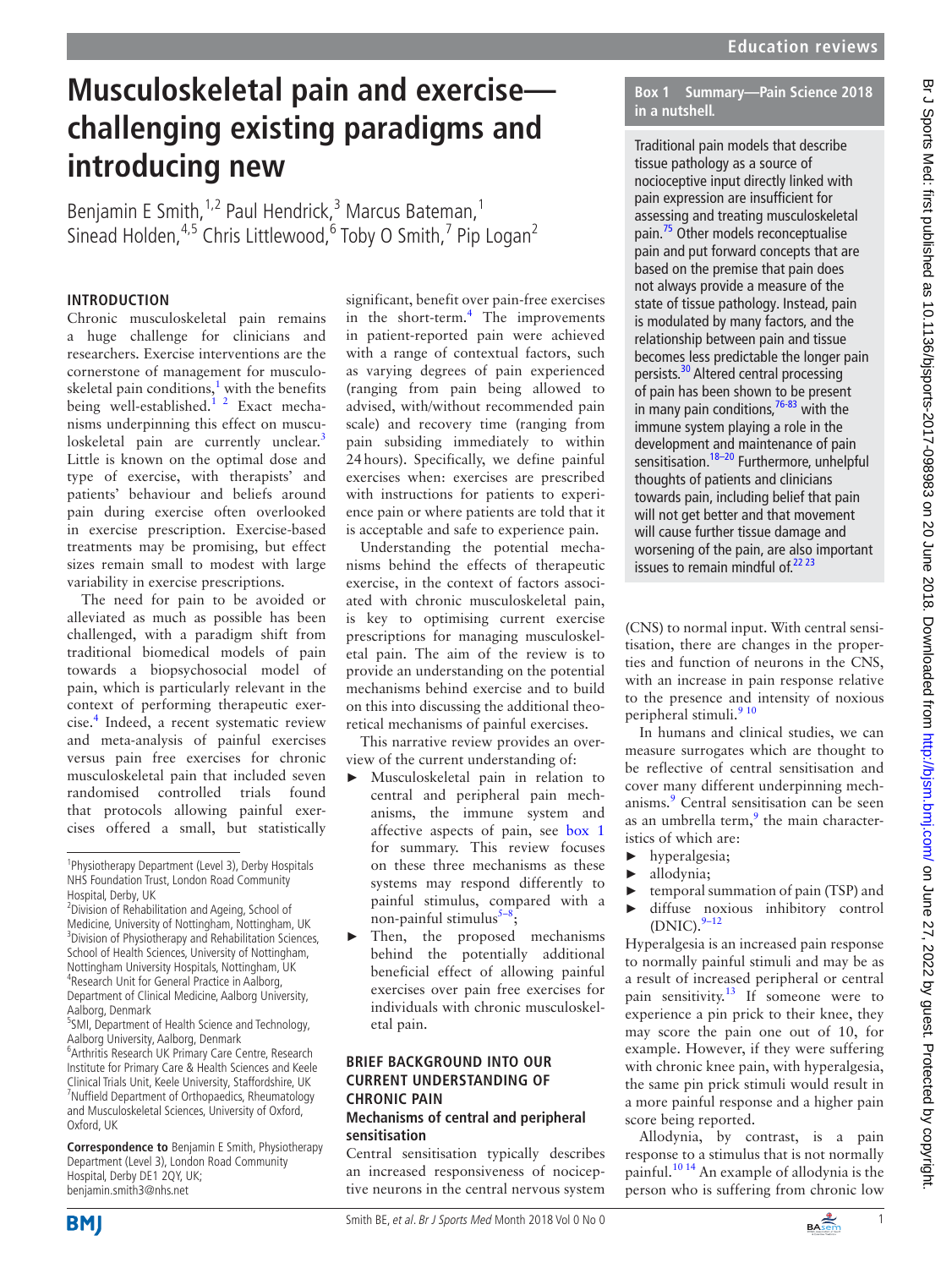back pain who complains of pain when they are hugged.

TSP is a progressive increase in pain perception in the response to repeated stimuli of the same intensity and thought to represent central pain facilitation occurring at the dorsal horn neurons when integrating the incoming nociception.[11](#page-4-10) A variety of stimuli can be used to assess temporal summation in humans, including heat, cold, pressure and electrical. For example, a patient with chronic knee pain performing knee exercises may complain of increasing levels of pain the more repetitions of the same exercise they perform, which could be attributed to TSP.

Another commonly assessed pain mechanism in musculoskeletal pain research is the DNIC paradigm.<sup>[12](#page-4-11)</sup> It describes a descending endogenous pain modulation system encompassing an array of overlapping mechanisms from the CNS that may modulate and inhibit pain.<sup>[15](#page-4-12)</sup> The two main mechanisms are the activation of descending nociceptive inhibitory mechanisms<sup>[16](#page-4-13)</sup> and the release of endogenous opioids.[17](#page-4-14) DNIC can be assessed in humans through the conditioned pain modulation (CPM) response (also known as 'pain inhibits pain'). During CPM, the descending pain inhibitory responses are challenged during a painful conditioning stimulus. This is used as a proxy of the overall effectiveness of the endogenous analgesic system, likely occurring through both the opioid and non-opioid pathways. An example of CPM in action is when one might report lower pain scores for a primary complaint, say low back pain, in the presence of a secondary painful stimulus, for instance placing the hand in ice cold water.

#### **The role of the immune system**

It is thought the immune system plays an important role in chronic pain states, including the development of long-term hyperalgesia and allodynia. $18-20$ 

The innate immune response of inflammation is activated by various processes, including exposure to microbial cell wall fragments, toxins, irritant chemicals and autoimmune reactions.[21](#page-4-15) Typically, these are detected by a family of pattern-recognition receptors called toll-like receptors (TLRs) that regulate the CNS's innate immune response. $^{19}$  $^{19}$  $^{19}$  TLRs are predominantly made up of glial cells and sense the presence of damage or danger originating both endogenously and exogenously, translating this into central immune signals that can be interpreted by the CNS.<sup>18 20</sup>

ical pain state is thought to correlate with central sensitisation, with a large overlap of contributing mechanisms[.18](#page-4-8) **Affective aspects of pain** Identification of pain-related fear and negative emotional states, such as kinesiophobia, catastrophising, low self-efficacy, anxiety and depression, are becoming increasingly recognised in some musculoskeletal disorders.[22 23](#page-4-9) Research has shown that these psychological factors might affect the function and quality of life in

patients with pain and can modulate the individuals' pain experience and therefore may play a role in the development and/ or maintenance of chronic pain states.<sup>24-30</sup> A systematic review of self-management interventions for chronic musculoskeletal pain (16 studies; n=4047) found self-efficacy and depression were the strongest prognostic factors (irrespective of the intervention). $31$  Reducing pain catastrophising and increasing physical activity were the strongest mediating factors, that is, factors which may explain how different treatments may work. $31$ 

A process by which the immune system may influence hyperalgesia and allodynia is through alterations of glial cells from a normal immune function to being capable of acting on dorsal horn neurons as a nociceptor.<sup>9</sup> Some studies report increased glial activity with individuals with chronic pain.[18](#page-4-8) The mechanisms by which glial cell activation leads to synaptic plasticity are not fully understood, but this patholog-

Pain can negatively affect physical activity and mental thought processes and requires cognitive resources.[32 33](#page-4-19) It has been proposed that pain-related fear amplifies the experience of pain; indeed there is strong evidence that pain is experienced more strongly when there is a greater focus of attention on it.<sup>[34–38](#page-4-20)</sup> A person with pain-related fear may have a greater amount of attention bias, by which it means they pay the pain greater attention, with greater emotional meaning attached to it. $25$  The mechanisms by which pain-related fear is thought to influence central sensitisation are: (1) increasing nociceptive transmission via spinal gate mechanism $^{39}$  $^{39}$  $^{39}$ ; (2) via modulation of the descending pathways $39$  and (3) temporal summation, where increasing magnitude of spinal dorsal horn neurons activation increases glutamine sensitivity, thus producing a pain response disproportionate to the stimulus experienced.<sup>9</sup>  $25$ Indeed, evidence from neuroimaging has demonstrated the role of the amygdala and pain-related fear, and its potential over activity, as a facilitator of chronic pain and central sensitisation.<sup>40-42</sup>

## **How might allowing painful exercise mitigate pain? Three mechanisms that arise from recent neuroscience discoveries**

Traditional explanations by which exercise improves pain and disability in chronic musculoskeletal pain rely on its effect on biomechanics and corresponding changes in loading of the musculoskeletal system.<sup>[2](#page-4-24)</sup> This model of clinical reasoning, whereby pain improves as a result of biomechanics, fails to take into account the full biopsychosocial spectrum of factors. This may be the reason why there is a lack of evidence supporting any specific exercise intervention. It may be that factors common to all exercises have the greatest mediating effect on pain and disability. The following section will discuss the mechanisms associated with exercise and central pain processes, the immune system and affective aspects of pain, including a theoretical rationale for the potential additional benefit of allowing painful therapeutic exercise, over and above pain free exercises alone.

# **Affective aspects of pain—**

**reconceptualisation of pain-related fear** Some patients report fear of doing further tissue damage if an activity or exercise is painful.<sup>[43–45](#page-4-25)</sup> A major consideration of the beneficial effects of painful exercise is the potential associated learning involved. Painful exercises have the potential to help reconceptualise pain-related fear, that is, patients may be challenged to think differently about pain and tissue damage, and allowing painful exercises offers an opportunity for patients to reintroduce movement that were previously perceived as a threat. The amygdala is often referred to as the fear centre of the brain<sup>5</sup> and plays a key role in shaping our response to fear, particularly our response to pain-related memories and fear. $\frac{5}{5}$  The cingulate cortex also plays a role in our response,  $42$  with both areas of the brain communicating directly via the descending nociceptive inhibitory system.<sup>24 46 47</sup> In chronic pain states, the brain acquires long-term maladaptive pain memories that associate tissue stress and load with danger and threat, $48$  for example, bending forwards in individuals with low back pain, raising the arm or lifting objects with shoulder pain or squatting type movements with individuals with knee pain.

Contemporary thinking in relation to movement adaptation and pain argue that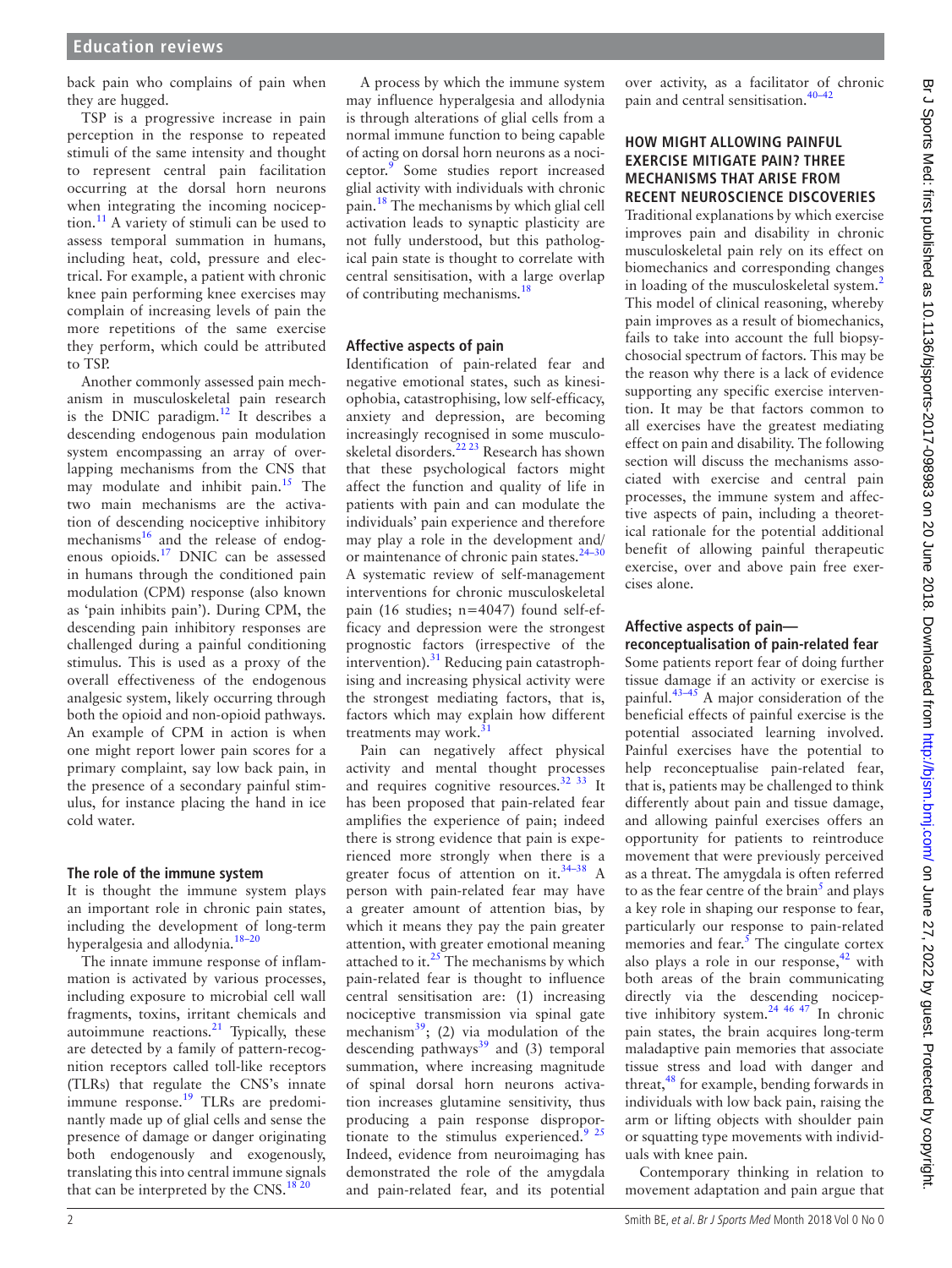

<span id="page-2-0"></span>**Figure 1** The role of exercises in the management of chronic musculoskeletal pain. Therapeutic exercise challenges the threat response to pain. Central pain processes, the immune system and affective aspects of pain may respond differently when pain is conceptualised as non-threatening. Adapted from Physiotherapy, 84(1), Gifford, Louis., 'Pain, the tissues and the nervous system: a conceptual model', 27–36, Copyright (1998), with permission from Elsevier.

activity avoidance precedes the development of pain, with pain causing the behavioural changes.[49](#page-5-3) However, research has demonstrated that even mental preparation for such movements and activities can trigger the fear-memory centre of the brain, thought to be an overactive threat protective mechanism, triggering pain, even in the clear absence of nociception. $50$ This is an important finding, as it links with other work that has demonstrated that an individuals' beliefs and attitude to pain, and what constitutes 'threatening' pain or not, leads to altered movement behaviour in those that perceive a stimulus as threatening. $51$ 

By allowing painful exercises, with appropriate 'safety-cues', new inhibitory associations may be made; these new inhibitory associations theoretically may compete with the original conditioned response, so that it becomes suppressed. $52$ Safety-cues may include statements such as: 'your shoulder is painful because it has become deconditioned and not used to movement. We need to exercise your shoulder, so it will become strong and conditioned to enable you to do what you need to do'. Research supporting this concept has come from animal studies $53\frac{54}{1}$  that have reported involvement of the medial prefrontal cortex (mPFC) in the learning of new inhibitory associations, which has direct projections onto the amygdala.<sup>52</sup> For instance, the mPFC might have a role in the storing of longterm extinction memories that block and suppress the amygdala. Human studies on military personnel with and without a clinical diagnosis of posttraumatic stress disorder (PTSD) have confirmed this inverse relation between activity in the mPFC and amygdala. $55$  Patients with PTSD had decreased activation of the mPFC, with correlated increased activation of the amygdala. $55$  Clinically, this is an important point, since it highlights that despite a positive response to therapy, pain-related fear may never truly been eliminated. It may, given certain conditions, for example during an acute flare up, resurface.

It is thought that allowing painful therapeutic exercises could reduce the threat perception, and thus the activity of the amygdala and somatosensory cortex. $56$ with positive modulation of the nociceptive inhibitory systems. An example of this in practice would be providing safety-cues to a patient who is fearful of lifting a painful shoulder they have been resting for long periods.

Self-efficacy, one's ability to cope, another psychosocial factor associated with pain-related fear, may also be used to explain fear reduction. As previously discussed, self-efficacy is a key prognostic factor for success of self-management interventions for musculoskeletal pain.<sup>[31](#page-4-18)</sup> The potential mechanisms behind the effect of painful exercises are thought to be that painful exercises may alter both the response-outcome and efficacy expectation, both components of self-efficacy.[57](#page-5-10) Within the context of the theory presented, the hierarchy construction of painful exercises, from easier to more difficult/higher load, could improve one's response-outcome expectation, where the patient begins to expect that they can tolerate harder exercises, without triggering the previous experience of pain-related fear and pain flare-ups. $58$ 

#### **Central pain processes**

It has been recognised that an acute bout of exercise can result in analgesia and this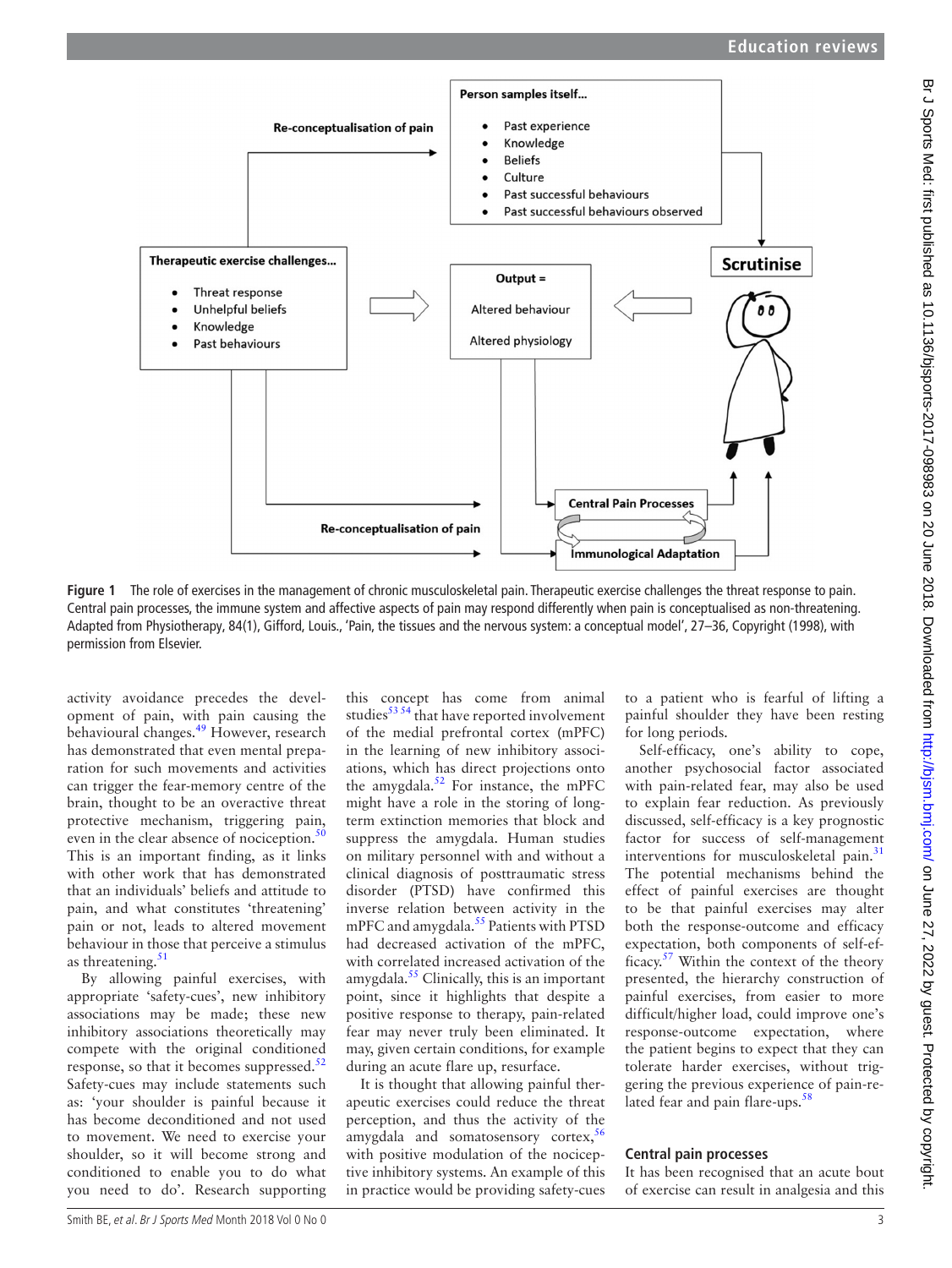<span id="page-3-0"></span>

| How to reconceptualise pain-related fear through exercise-practical solutions<br>Table 1 |                                                                                                                                                                                                                                                                                                                                                                                                              |
|------------------------------------------------------------------------------------------|--------------------------------------------------------------------------------------------------------------------------------------------------------------------------------------------------------------------------------------------------------------------------------------------------------------------------------------------------------------------------------------------------------------|
| <b>Treatment goal</b>                                                                    | Example                                                                                                                                                                                                                                                                                                                                                                                                      |
| Understand what the patient understands                                                  | Why do you think you have pain?                                                                                                                                                                                                                                                                                                                                                                              |
| Challenge unhelpful beliefs                                                              | Is it safe for you to exercise? Why? Discuss with the patient. Prescribe exercises or movements that were previously avoided/or<br>painful. New inhibitory associations may be made with painful exercises.                                                                                                                                                                                                  |
| Enhance self-efficacy                                                                    | Are you confident of completing this exercise? What do you think will happen? Discuss with the patient. The hierarchy construction<br>of painful exercises, from easier to more difficult may improve self-efficacy.                                                                                                                                                                                         |
| Provide safety-cues                                                                      | Your knee is painful because it has become deconditioned and not used to movement. Pain is not a sign of tissue damage. We need<br>to exercise your knee, so it will become strong and conditioned to enable you to do what you need to do.                                                                                                                                                                  |
| Provide advice on suitable levels of pain                                                | If you're coping with the level of pain, then continue with the exercise. If the pain is more than you find acceptable or flares up<br>longer than 24 hours after the exercise, then decrease the amount of exercise until you're coping with it again.                                                                                                                                                      |
| Provide advice on exercise modification                                                  | It is important to adjust the exercises dependent on your symptoms. This may mean increasing the number of repetitions that you<br>do or the amount of resistance that you use as it becomes easier; or decreasing if it gets too painful. Try not to avoid doing the<br>exercises altogether as complete rest is unlikely to solve the problem. Instead reduce the exercises to a level that is acceptable. |

phenomenon is termed exercise-induced hypoalgesia (EIH) and is one form of endogenous pain modulatory processes.<sup>[59](#page-5-12)</sup> It is thought that EIH is dependent on multiple analgesic mechanisms that contribute to changes in pain sensitivity. $60$ Evidence for the analgesic effect of exercise comes from experimental studies that attenuate pain sensitivity, as measured by pressure pain thresholds and temporal summation.<sup>[11 60 61](#page-4-10)</sup> A number of different exercise interventions have been investigated, including cardiovascular exercise (running and cycling) and resistance exercise, including isometric and dynamic resistance. $59$  It is thought the endogenous opioid system is triggered by exercise-induced activation of arterial baroreceptors following increases in heart rate and blood pressure, with an associated dose response.<sup>[3 62 63](#page-4-1)</sup> Exercise can trigger the release of β-endorphins from the pituitary and hypothalamus, in turn activating µ-opioid receptors peripherally and centrally, triggering the endogenous opioid system.[64](#page-5-14) The hypothalamus projects onto the periaqueductal grey (PAG) resulting in further endogenous analgesic effects via the descending nociceptive inhibitory mechanisms.<sup>[3](#page-4-1)</sup> A recent systematic review concluded that painful exercises typically have higher loads and dose of exercise<sup>[4](#page-4-2)</sup> and a theoretical reason painful exercises may have a greater affect than pain free exercises could be a greater EIH.

Another theoretical reason painful exercises may work to reduce pain is through the CPM response. As previously explained, during CPM the descending pain inhibitory responses are challenged during a painful conditioning stimulus. $\frac{65}{2}$ Several studies have demonstrated that pain-related fear negatively disrupts the endogenous pain inhibitory systems via the process of CPM, for example, higher levels of catastrophising during experimental studies was strongly associated with

lower activation of the DNIC and higher pain ratings.<sup>6</sup> The network of subcortical and cortical structures associated with DNIC and CPM include the amygdala.<sup>66</sup> Painful exercises could provide the painful conditioning stimulus needed to trigger the CPM response, within the context of reducing pain-related fear (as discussed in the previous section) and activity of the amygdala, which may provide a mechanistic rationale for improvements in pain and function.

#### **The immune function and pain-related fear**

As discussed previously, the immune system may play a role in chronic pain states, and the development of long-term hyperalgesia and allodynia. $18-20$  This section now returns to this topic, in relation to exercise and, specifically, questioning the belief that exercises must be pain-free.

It is well understood that regular general exercise reduces the risk of developing age-related illnesses, such as heart disease and type 2 diabetes.<sup>[67](#page-5-17)</sup> However, regular general exercise also reduces susceptibility to viral and bacterial infections, suggesting that there are mechanisms at play that improves the overall immune function.<sup>68 69</sup>

Looking specifically at allowing painful exercises, it is known that the amygdala projects onto areas of the brain that play key roles in the sympathetic response to threat, such as the locus coeruleus and pons,[70](#page-5-19) with inflammation being directly activated by the sympathetic nervous system response.<sup>71 72</sup> For example, two functional MRI studies looking at brain and immune function during experimental periods of induced psychological stress reported increased activity of the amygdala, with subsequent increases of inflammatory markers.<sup>7</sup> <sup>8</sup> Therefore, allowing painful exercises, set within a framework of reducing fear-avoidance, with reconceptualisation of pain-related fear, could reduce the threat perception and thus the activity of the amygdala and somatosensory cortex. The result of which could be positive modulation of the sympathetic nervous system over and above the usual effect of physical activity, and a greater reduction in the cascade of the physiological immune response and the inflammatory system.

Evidence for this comes from studies looking at the sympathetic nervous system's response to pain-related fear and movement or exercise. For example, during painful movements, patients with persistent pain showed more activation of the right insular cortex, thought to have direct interactions with the sympathetic nervous system, than pain-free controls.[73 74](#page-5-21) Similarly patients with chronic arm pain demonstrated increased swelling, in response to motor imagery, without any actual movements, which was related to fear of pain and catastrophising,<sup>74</sup> demonstrating that these psychosocial factors may modulate the relationship between the motor and sympathetic system.<sup>[74](#page-5-22)</sup>

## **Limitations**

This narrative, non-systematic, review has described concepts supported by preliminary data. Many of the mechanisms are similar for both painful and pain free exercises and current evidence shows only modest difference in efficacy.<sup>4</sup>

# **Summary**

Central pain processes, the immune system and affective aspects of pain appear to respond to exercise in a positive way. There might be some additional advantages when the exercise is painful, over and above pain-free. These overlapping mechanisms may mitigate and moderate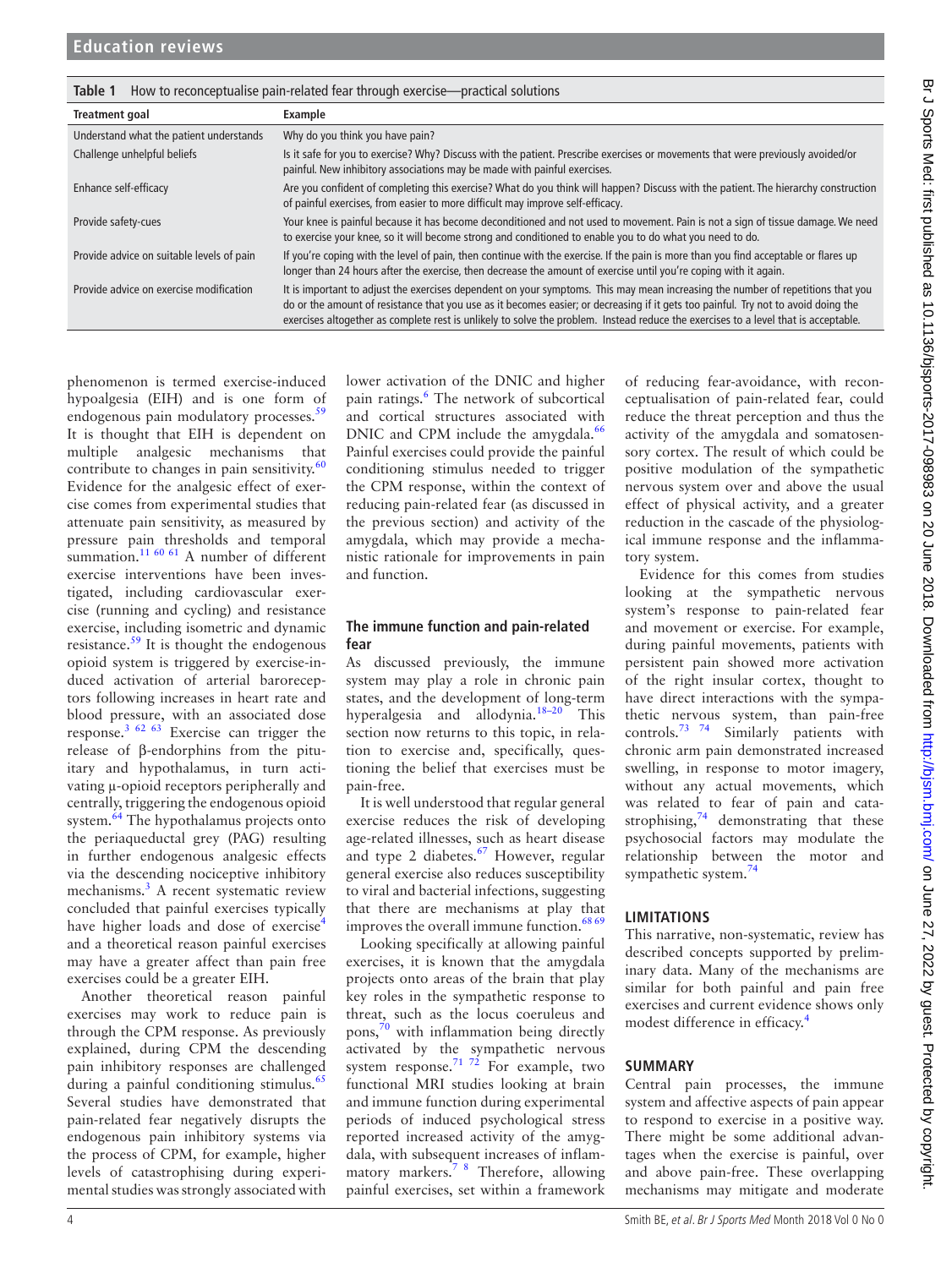#### **Conclusion and implications**

This review has presented a contemporary understanding of musculoskeletal pain towards a potential rationale for the mechanisms behind any additional benefit of allowing painful exercises, over pain-free exercises, in the management of musculoskeletal disease. This additional mechanistic consideration could be used to help clinicians in the prescription of therapeutic exercise [\(table](#page-3-0) 1) and for researchers to advance knowledge for such a globally problematic condition.

#### **Twitter** @benedsmith

**Contributors** BES was responsible for conception, drafting and revising the manuscript. All other authors were involved in critical revision of the manuscript and final approval of the version to be published. All have read and approved the final version.

**Funding** This report is independent research arising from a Clinical Doctoral Research Fellowship, Benjamin Smith, ICA-CDRF-2015-01-002 supported by the National Institute for Health Research (NIHR) and Health Education England (HEE). Dr Toby Smith is supported by funding from the National Institute for Health Research (NIHR) Oxford Health Biomedical Research Centre.

**Disclaimer** The views expressed in this publication are those of the author(s) and not necessarily those of the NHS, the NIHR, HEE or the Department of Health.

**Competing interests** None declared.

#### **Patient consent** Not required.

**Provenance and peer review** Not commissioned; externally peer reviewed.



**Open access** This is an open access article distributed in accordance with the terms of the Creative Commons Attribution (CC BY 4.0) license, which permits others to distribute, remix, adapt and build upon this work, for commercial use, provided the original work is properly cited. See:<http://creativecommons.org/licenses/by/4.0/>

© Article author(s) (or their employer(s) unless otherwise stated in the text of the article) 2018. All rights reserved. No commercial use is permitted unless otherwise expressly granted.

Check for updates

**To cite** Smith BE, Hendrick P, Bateman M, et al. Br J Sports Med Epub ahead of print: [please include Day Month Year]. doi:10.1136/bjsports-2017-098983 Accepted 30 May 2018

Br J Sports Med 2018;**0**:1–6. doi:10.1136/bjsports-2017-098983

#### **References**

- <span id="page-4-0"></span>1 Geneen LJ, Moore RA, Clarke C, et al. Physical activity and exercise for chronic pain in adults: an overview of Cochrane Reviews. [Cochrane Database Syst Rev](http://dx.doi.org/10.1002/14651858.CD011279.pub2) 2017;1:CD011279.
- <span id="page-4-24"></span>2 Booth J, Moseley GL, Schiltenwolf M, et al. Exercise for chronic musculoskeletal pain: a biopsychosocial approach. [Musculoskeletal Care](http://dx.doi.org/10.1002/msc.1191) 2017;15:413–21.
- <span id="page-4-1"></span>3 Nijs J, Kosek E, Van Oosterwijck J, et al. Dysfunctional endogenous analgesia during exercise in patients with chronic pain: to exercise or not to exercise? Pain [Physician](http://www.ncbi.nlm.nih.gov/pubmed/22786458) 2012;15:ES205–13.
- <span id="page-4-2"></span>4 Smith BE, Hendrick P, Smith TO, et al. Should exercises be painful in the management of chronic musculoskeletal pain? A systematic review and meta-analysis. [Br J Sports Med](http://dx.doi.org/10.1136/bjsports-2016-097383) 2017;51:1679-87.
- <span id="page-4-3"></span>5 Li Z, Wang J, Chen L, et al. Basolateral amygdala lesion inhibits the development of pain chronicity in neuropathic pain rats. [PLoS One](http://dx.doi.org/10.1371/journal.pone.0070921) 2013;8:e70921.
- <span id="page-4-27"></span>6 Goodin BR, McGuire L, Allshouse M, et al. Associations between catastrophizing and endogenous pain-inhibitory processes: sex differences. [J Pain](http://dx.doi.org/10.1016/j.jpain.2008.08.012) 2009;10:180–90.
- <span id="page-4-28"></span>7 Muscatell KA, Dedovic K, Slavich GM, et al. Greater amygdala activity and dorsomedial prefrontalamygdala coupling are associated with enhanced inflammatory responses to stress. [Brain Behav Immun](http://dx.doi.org/10.1016/j.bbi.2014.06.201) 2015;43:46–53.
- 8 Slavich GM, Way BM, Eisenberger NI, et al. Neural sensitivity to social rejection is associated with inflammatory responses to social stress. Proc Natl Acad [Sci U S A](http://dx.doi.org/10.1073/pnas.1009164107) 2010;107:14817-22.
- <span id="page-4-4"></span>9 Thacker M, Moseley L. Pathophysiological mechanisms of chronic pain. In: Corns J, ed. The routledge handbook of philosophy of pain. Routledge. 1st edn, 2017:124–39.
- <span id="page-4-6"></span>10 Sandkühler J. Models and mechanisms of hyperalgesia and allodynia. [Physiol Rev](http://dx.doi.org/10.1152/physrev.00025.2008) 2009;89:707-58.
- <span id="page-4-10"></span>11 Arendt-Nielsen L, Graven-Nielsen T. Translational musculoskeletal pain research. [Best Pract Res Clin](http://dx.doi.org/10.1016/j.berh.2010.01.013)  [Rheumatol](http://dx.doi.org/10.1016/j.berh.2010.01.013) 2011;25:209–26.
- <span id="page-4-11"></span>12 Le Bars D, Dickenson AH, Besson JM. Diffuse noxious inhibitory controls (DNIC). I. Effects on dorsal horn convergent neurones in the rat. [Pain](http://dx.doi.org/10.1016/0304-3959(79)90049-6) 1979;6:283-304.
- <span id="page-4-5"></span>13 Graven-Nielsen T, Arendt-Nielsen L. Assessment of mechanisms in localized and widespread musculoskeletal pain. [Nat Rev Rheumatol](http://dx.doi.org/10.1038/nrrheum.2010.107) 2010;6:599–606.
- 14 Merskey H, Bogduk N. IASP taxonomy. Updat. from Pain Terms, A Curr. List with Defin. Notes Usage. Classif. Chronic Pain. 2nd edn. Taxon: IASP Task Force, 2012:209–14.
- <span id="page-4-12"></span>15 Yarnitsky D. Role of endogenous pain modulation in chronic pain mechanisms and treatment. [Pain](http://dx.doi.org/10.1097/01.j.pain.0000460343.46847.58) 2015;156 Suppl 1:S24–S31.
- <span id="page-4-13"></span>16 Ray CA, Carter JR. Central modulation of exercise-induced muscle pain in humans. *[J Physiol](http://dx.doi.org/10.1113/jphysiol.2007.140509)* 2007;585:287–94.
- <span id="page-4-14"></span>17 Koltyn KF, Arbogast RW. Perception of pain after resistance exercise. [Br J Sports Med](http://dx.doi.org/10.1136/bjsm.32.1.20) 1998;32:20–4.
- <span id="page-4-8"></span>18 DeLeo JA, Tanga FY, Tawfik VL. Neuroimmune activation and neuroinflammation in chronic pain and opioid tolerance/hyperalgesia. [Neuroscientist](http://dx.doi.org/10.1177/1073858403259950) 2004;10:40–52.
- <span id="page-4-16"></span>19 Guo LH, Schluesener HJ. The innate immunity of the central nervous system in chronic pain: the role of Toll-like receptors. [Cell Mol Life Sci](http://dx.doi.org/10.1007/s00018-007-6494-3) 2007;64:1128-36.
- 20 Nicotra L, Loram LC, Watkins LR, et al. Toll-like receptors in chronic pain. [Exp Neurol](http://dx.doi.org/10.1016/j.expneurol.2011.09.038) 2012;234:316–29.
- <span id="page-4-15"></span>21 Marchand F, Perretti M, McMahon SB. Role of the immune system in chronic pain. [Nat Rev Neurosci](http://dx.doi.org/10.1038/nrn1700) 2005;6:521–32.

<span id="page-4-9"></span>22 Bair MJ, Wu J, Damush TM, et al. Association of depression and anxiety alone and in combination with chronic musculoskeletal pain in primary care patients. [Psychosom Med](http://dx.doi.org/10.1097/PSY.0b013e318185c510) 2008;70:890–7.

**Education reviews**

- 23 Gureje O. Comorbidity of pain and anxiety disorders. [Curr Psychiatry Rep](http://dx.doi.org/10.1007/s11920-008-0051-0) 2008;10:318–22.
- <span id="page-4-17"></span>24 Ossipov MH, Dussor GO, Porreca F. Central modulation of pain. [J Clin Invest](http://dx.doi.org/10.1172/JCI43766) 2010;120:3779–87.
- <span id="page-4-21"></span>25 Quartana PJ, Campbell CM, Edwards RR. Pain catastrophizing: a critical review. [Expert Rev Neurother](http://dx.doi.org/10.1586/ern.09.34) 2009;9:745–58.
- 26 Moseley GL, Arntz A. The context of a noxious stimulus affects the pain it evokes. [Pain](http://dx.doi.org/10.1016/j.pain.2007.03.002) 2007:133:64-71.
- 27 Harvie DS, Broecker M, Smith RT, et al. Bogus visual feedback alters onset of movement-evoked pain in people with neck pain. [Psychol Sci](http://dx.doi.org/10.1177/0956797614563339) 2015;26:385-92.
- 28 Lobanov OV, Zeidan F, McHaffie JG, et al. From cue to meaning: brain mechanisms supporting the construction of expectations of pain. [Pain](http://dx.doi.org/10.1016/j.pain.2013.09.014) 2014;155:129–36.
- 29 Chou R, Shekelle P. Will this patient develop persistent disabling low back pain? [JAMA](http://dx.doi.org/10.1001/jama.2010.344) 2010;303:1295–302.
- <span id="page-4-7"></span>30 Moseley GL. Reconceptualising pain according to modern pain science. [Physical Therapy Reviews](http://dx.doi.org/10.1179/108331907X223010) 2007;12:169–78.
- <span id="page-4-18"></span>31 Miles CL, Pincus T, Carnes D, et al. Can we identify how programmes aimed at promoting selfmanagement in musculoskeletal pain work and who benefits? A systematic review of sub-group analysis within RCTs. [Eur J Pain](http://dx.doi.org/10.1016/j.ejpain.2011.01.016) 2011;15.
- <span id="page-4-19"></span>32 Eccleston C, Crombez G. Pain demands attention: a cognitive-affective model of the interruptive function of pain. [Psychol Bull](http://dx.doi.org/10.1037/0033-2909.125.3.356) 1999;125:356–66.
- 33 Crombez G, Vlaeyen JW, Heuts PH, et al. Pain-related fear is more disabling than pain itself: evidence on the role of pain-related fear in chronic back pain disability. [Pain](http://dx.doi.org/10.1016/S0304-3959(98)00229-2) 1999;80:329-39.
- <span id="page-4-20"></span>34 Arntz A, Dreessen L, De Jong P. The influence of anxiety on pain: attentional and attributional mediators. [Pain](http://dx.doi.org/10.1016/0304-3959(94)90169-4) 1994;56:307–14.
- 35 Arntz A, de Jong P. Anxiety, attention and pain. [J](http://dx.doi.org/10.1016/0022-3999(93)90145-6)  [Psychosom Res](http://dx.doi.org/10.1016/0022-3999(93)90145-6) 1993;37:423–31.
- 36 Arntz A, Dreessen L, Merckelbach H. Attention, not anxiety, influences pain. [Behav Res Ther](http://dx.doi.org/10.1016/S0005-7967(09)80006-5) 1991;29:41–50.
- 37 Rode S, Salkovskis PM, Jack T. An experimental study of attention, labelling and memory in people suffering from chronic pain. [Pain](http://dx.doi.org/10.1016/S0304-3959(01)00356-6) 2001;94:193-203.
- 38 Janssen SA, Arntz A, Bouts S. Anxiety and pain: epinephrine-induced hyperalgesia and attentional influences. [Pain](http://dx.doi.org/10.1016/S0304-3959(98)00060-8) 1998;76:309-16.
- <span id="page-4-22"></span>39 Sullivan MJ, Thorn B, Haythornthwaite JA, et al. Theoretical perspectives on the relation between catastrophizing and pain. [Clin J Pain](http://dx.doi.org/10.1097/00002508-200103000-00008) 2001;17:52-64.
- <span id="page-4-23"></span>40 Kim JY, Kim SH, Seo J, et al. Increased power spectral density in resting-state pain-related brain networks in fibromyalgia. [Pain](http://dx.doi.org/10.1016/j.pain.2013.05.040) 2013;154:1792-7.
- 41 Simons LE, Moulton EA, Linnman C, et al. The human amygdala and pain: evidence from neuroimaging. Hum [Brain Mapp](http://dx.doi.org/10.1002/hbm.22199) 2014;35:527–38.
- <span id="page-4-26"></span>42 Kattoor J, Gizewski ER, Kotsis V, et al. Fear conditioning in an abdominal pain model: neural responses during associative learning and extinction in healthy subjects. [PLoS One](http://dx.doi.org/10.1371/journal.pone.0051149) 2013;8:e51149.
- <span id="page-4-25"></span>43 Osborn M, Smith JA. The personal experience of chronic benign lower back pain: an interpretative phenomenological analysis. Br J Pain 2015;9:65–83.
- 44 Smith JA, Osborn M. Pain as an assault on the self: an interpretative phenomenological analysis of the psychological impact of chronic benign low back pain. [Psychol Health](http://dx.doi.org/10.1080/14768320600941756) 2007;22:517–34.
- 45 Jones S, Hanchard N, Hamilton S, et al. A qualitative study of patients' perceptions and priorities when living with primary frozen shoulder. **[BMJ Open](http://dx.doi.org/10.1136/bmjopen-2013-003452)** 2013;3:e003452.
- 46 Geuter S, Koban L, Wager TD. The cognitive neuroscience of placebo effects: concepts, predictions, and physiology. [Annu Rev Neurosci](http://dx.doi.org/10.1146/annurev-neuro-072116-031132) 2017;40:167-88.